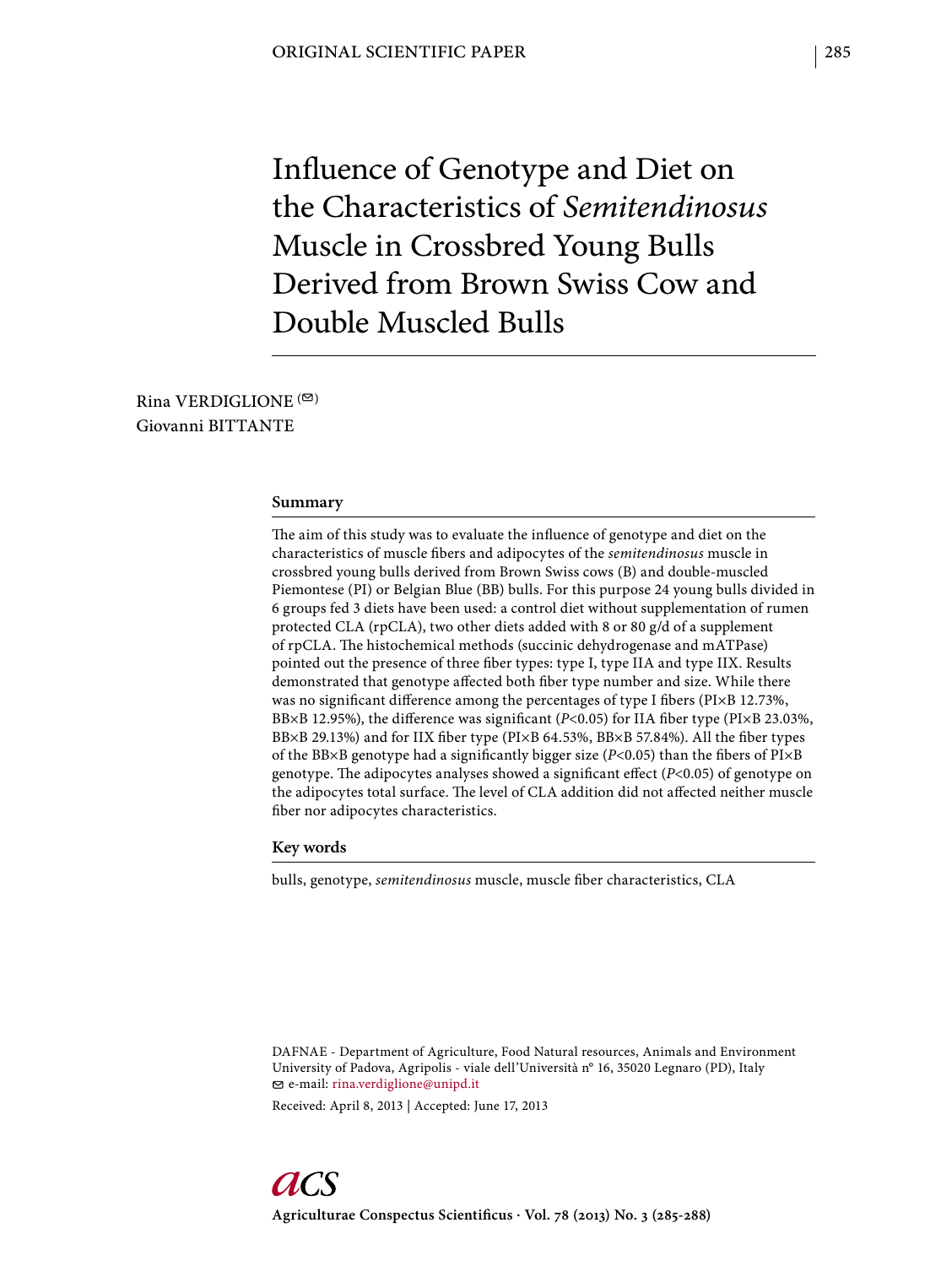# **Aim**

The aim of this study was to evaluate the influence of the genetic type and of the rumen protected conjugates linoleic acid (rpCLA) supplementation on the characteristics of muscle fibers of the *semitendinosus* muscle, and on the number and dimensions of the adipocytes in crossbred young bulls derived Brown Swiss cow (B) sired with double-muscled bulls (PI or BB).

# **Material and methods**

The project was approved by the "Ethical Committee for the care and the use of experimental animals" of the University of Padua, and is part of a research aimed at the study of low protein diets and rpCLA addition (Schiavon et al., 2010, 2011, 2012) and nutrient requirements (Schiavon and Bittante, 2012) of purebred and crossbred dual purpose young bulls. The study comprised a total of 24 crossbred young bulls from Brown Swiss cow (B) sired with double-muscled bulls (PI or BB). Animals were divided in two groups according to genotypes, 12 belonging to BB×B and 12 belonging to PI×B genotype. Each genotype was divided into 3 subgroups fed with 3 diets: a control diet (Schiavon et al., 2011) without supplementation of rpCLA, or with 8 g/d or 80 g/d of a rpCLA supplement. The animals were slaughtered all together at the age of 18 months, with a live weight of kg 662±30 (B×BB) and kg  $624\pm53$  (PI $\times$ B).

**Histochemical analysis** - About two hours after slaughter, 24 samples of *semitendinosus* muscle (pars *superficialis*) were collected from the left hind quarter, frozen in isopentane cooled by liquid nitrogen and stored at -80° until cutting. Pieces of frozen muscle samples were mounted on cryostat chuck, equilibrated at -25°C and cut perpendicularly to the muscle axis. Serial sections (10 μm thick) were stained using haematoxylin/eosin staining; myosin ATPase method (Brooke and Kaiser, 1970) was performed after acid pre-incubation (pH 4.30, 4.35, 4.40) and alkaline preincubation (pH 10.40, 10.44). Determination of succinate dehydrogenase activity (SDH) was also performed (Pearse, 1972). The coloration with Oil red (Bonucci, 1981) allowed to highlight the adipocytes located in *perimysium*.

**Image analysis** - Images were acquired and analysed with a semiautomatic image analysis system (Cell^B Soft Imaging Solutions, Olympus 2007). The following parameters were computed: percent number of different fiber types, cross sectional area (CSA) of each fiber type  $(\mu m^2)$  and percentage of area occupied by the different fiber types. An average of 250-300 muscle fibers/ sample from two random fields was analysed. The surface area of single adipocytes was measured on four fields (total surface of 6.17×10<sup>6</sup> μm<sup>2</sup>) and then summed. The connectival surface of *perimysium* on which adipocytes were located, was measured and summed.

Statistical analyses - The data were analysed statistically with the GLM procedure of SAS package (SAS Institute Inc., 1990) using a linear type III model considering genotype (G), diet (D) and their interaction (G×D).

# **Results and discussion**

Meat producers attempt to offer quality meat to satisfy consumers' requests. Meat tenderness is the major sensory characteristic affecting meat quality and consumer acceptance (Huffman et al., 1996; Miller et al., 2001). It depends mainly on connective tissue content, structure and solubility. As regard fiber type composition Maltin et al. (1998) and Hwang et al. (2010) reported that increasing the proportion of slow-twitch type I fibers improved tenderness in cattle. Moreover muscle with a larger fiber size, exhibited tougher meat than muscles of smaller fiber size (Renand, 2001). However, in the cattle, the relationship between muscle fiber type and meat tenderness is still controversial (Maltin et al., 2003). The histochemical methods pointed out the presence of 3 fiber types: type I, type IIA and type IIX (fig. 1, 2). Only in two bulls a little percentage of fibers with intermediate mATPase activity was found; these fibers might correspond to hybrid fiber.



**Figure 1.** Cross-section of *semitendinosus* muscle from 18-mo-old Brown Swiss × Piemontese bull. Histochemical staining of fiber types with ATPase pH 4.40. Type I black, type IIA white, type IIX grey



 **Figure 2.** Cross-section of *semitendinosus* muscle from 18-mo-old Brown Swiss × Piemontese bull. SDH staining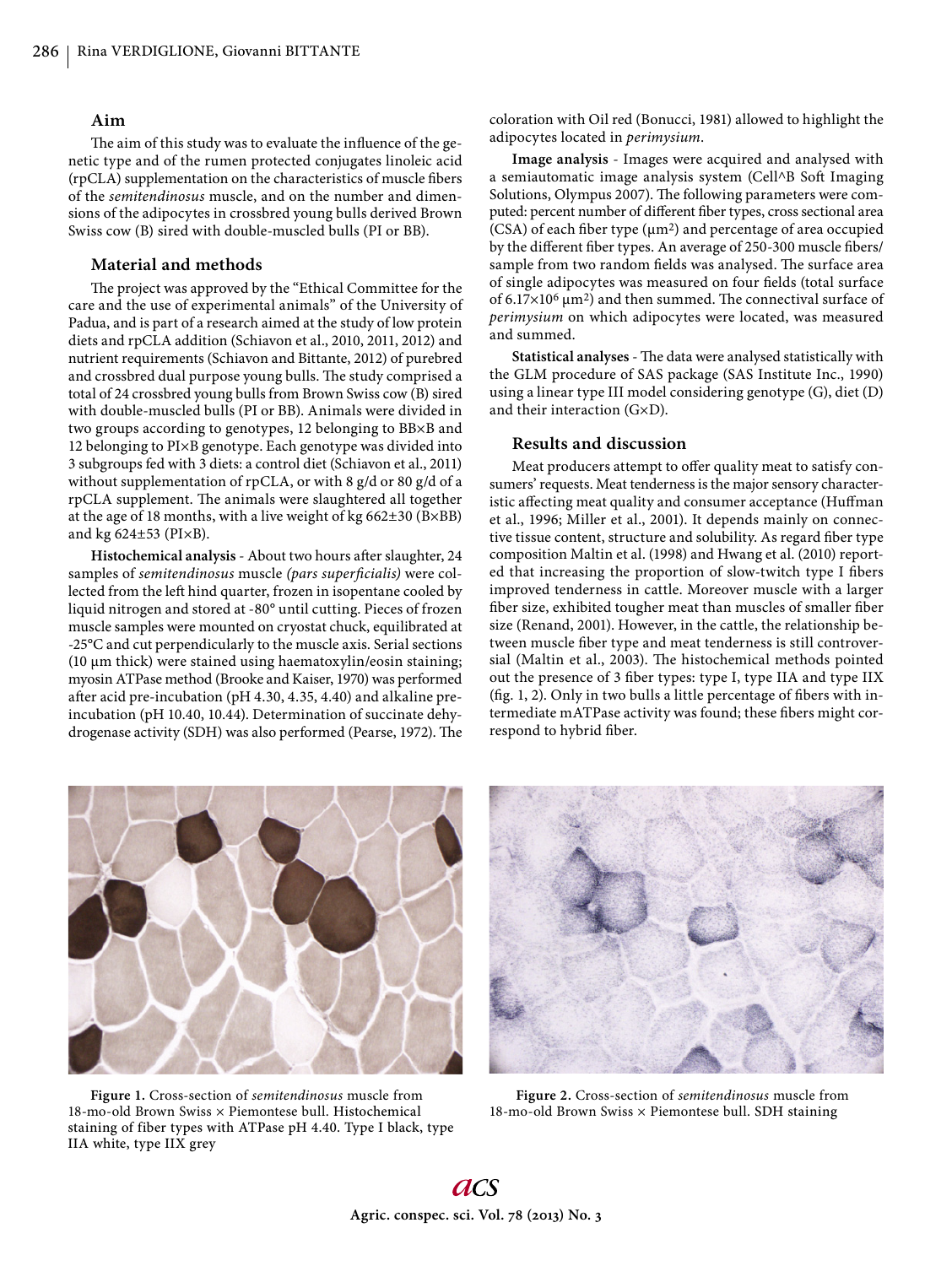Table 1. LSM of the effects of paternal breed, CLA supplementation level and relative interaction on fiber type composition as number proportion, cross sectional area and fiber area proportion

|                        | Fiber number proportion (%) |          |          | Fiber cross sectional area $(\mu m^2)$ |         |         | Fiber area proportion (%) |           |            |
|------------------------|-----------------------------|----------|----------|----------------------------------------|---------|---------|---------------------------|-----------|------------|
|                        |                             | НA       | IIX      |                                        | НA      | IIX     |                           | НA        | <b>IIX</b> |
| Paternal breed:        |                             |          |          |                                        |         |         |                           |           |            |
| Belgian Blue(BB)       | 12.95                       | $29.13*$ | $57.84*$ | $3472*$                                | $3433*$ | $4374*$ | 8.31                      | $20.56**$ | $51.29**$  |
| Piemontese (PI)        | 12.73                       | $23.03*$ | $64.53*$ | 2588*                                  | 2924*   | 3934*   | 7.43                      | $15.45**$ | $58.17**$  |
| CLA supplied $(g/d)$ : |                             |          |          |                                        |         |         |                           |           |            |
| 0                      | 12.45                       | 28.41    | 59.61    | 2757                                   | 2989    | 4098    | 7.15                      | 19.06     | 52.56      |
| 8                      | 11.09                       | 25.28    | 63.60    | 3372                                   | 3089    | 4041    | 7.21                      | 17.17     | 56.80      |
| 80                     | 14.98                       | 24.55    | 60.33    | 2961                                   | 3458    | 4322    | 9.25                      | 17.78     | 54.53      |
| Residual $rMSE1$       | 4.79                        | 5.82     | 5.66     | 919.8                                  | 583.0   | 565.8   | 3.31                      | 4.97      | 5.42       |

\*  $p$ <0.05, \*\*  $p$ <0.01; <sup>1</sup>rMSE = Root of mean square error.

Table 2. LSM of the effects of paternal breed, CLA supplementation level and relative interaction on adipocytes number, total and mean adipocytes area, and on *perimysium* surface

|                            | N° adipocytes/field | Total area <sup>1</sup> ( $\mu$ m <sup>2</sup> ) | Mean adipocyte area $(\mu m^2)$ | <i>Perimysium</i> surface (%) |
|----------------------------|---------------------|--------------------------------------------------|---------------------------------|-------------------------------|
| Paternal breed:            |                     |                                                  |                                 |                               |
| Belgian Blue (BB)          | 0.42                | 3960*                                            | 1410                            | 3.03                          |
| Piemontese (PI)            | 0.48                | $6392*$                                          | 3199                            | 3.47                          |
| CLA supplied $(g/d)$ :     |                     |                                                  |                                 |                               |
|                            | 0.59                | 4439                                             | 2181                            | 3.55                          |
|                            | 0.37                | 4983                                             | 2287                            | 2.84                          |
| 80                         | 0.37                | 6106                                             | 2445                            | 3.37                          |
| Residual rMSE <sup>2</sup> | 0.9                 | 5922                                             | 2882                            | 3.38                          |

<sup>1</sup> area occupied from adipocytes on a total surface of 6.17  $\cdot 10^6$   $\mu$ m<sup>2</sup>; \* p<0.05, \*\* p<0.01; <sup>2</sup>rMSE = root of mean square error.

Double-muscled breeds, Piemontese (PI) and Belgian Blue (BB) are known for their excellent lean growth performances (Albera et al., 2001). Double-muscled cattle produce meat of exceptional quality (Fiems et al., 1998; Boukha et al., 2011; Cecchinato et al., 2011a) being leaner and more tender and characterized by a lesser content of connective tissue (Wheeler et al., 2001; Alberti et al., 2008; Wiener et al., 2009), compared to cattle of conventional breeds, and they are used to produce crossbreds (Dal Zotto et al., 2009) with improved carcass and meat quality.

Results concerning analyses of variance on muscle fiber types and fiber size (CSA) of *semitendinosus* muscle in the different groups obtained in the present study are reported in Table 1. The *semitendinosus* muscle in its superficial part is a muscle characterized by a clear prevalence of rapid glycolytic fibres (Totland and Kryvi, 1991).

Comparing the genotypes of the bulls, there was no difference about the percentage of fibers Type I (PI×B 12.73%, BB×B 12.95%), while the difference was significant (*P*<0.05) for IIA fiber type (PI×B 23.03%, BB×B 29.13%) and for IIX fiber type (PI×B 64.53%, BB $\times$ B 57.84%). As for the dimensions of the fibers, results evidenced that all types of fibers of the genotype BB×B have a significantly bigger size ( $P$ <0.05) than those of  $P1 \times B$ . These results agree with data reported by Lazzaroni and Pagano (2003) in a morphometrical and histochemical comparative study in purebreed of the same two double-muscled breeds tested in current experiment as paternal breed. On average, fiber type IIX CSA found on the crossbred young bulls of the present study resulted smaller with respect to those found for the corresponding purebreeds (Wegner et al. 2000), whereas a CSA bigger than in purebreeds was measured in fiber type both IIA and I.

From the results of the present study, it can be speculated that the muscle thickness of the PI breed would be a consequence of fiber hyperplasia, while in the case of BB it seems more dependent on muscle hypertrophy; this difference could be related to the different mutation of the myostatin gene that characterize the two double-muscled breeds (Kambadur et al., 1997; McPherron and Lee, 1997) and could cause different characteristics of the meat produced by the two breeds.

Another important determinant of beef consumers satisfaction is flavour (Felderhoff et al., 2007). There seems to be a positive relationship between intramuscular fat (IMF) and palatability of meat (Wheeler et al., 1996). Intramuscular fat has a most important role on juiciness and flavour, and on cooking quality; IMF indirectly affects meat tenderness (Wood et al., 1999), and it is often very low in meats produced by double-muscled cattle (Cecchinato et al., 2011b).

Results obtained from the study of adipocytes are given in Table 2. Results underlined that the adipocytes total surface measured in the two paternal genotypes was significantly different (*P*<0.05) (PI×B 6392 μm2, BB×B 3960 μm2). Also in the case of adipocytes the two paternal breeds differed in terms of number and size of the cells, quite the opposite observed for the muscle fibers.

## **Conclusion**

We can conclude asserting that the genotype affected muscle fiber type and fibers dimension. The profile of *semitendinosus* muscle in the PI×B crossbred evidences a markedly glycolytic character, and this aspect could have consequences with regard to the progress of the aging and also to the color of the meat. The